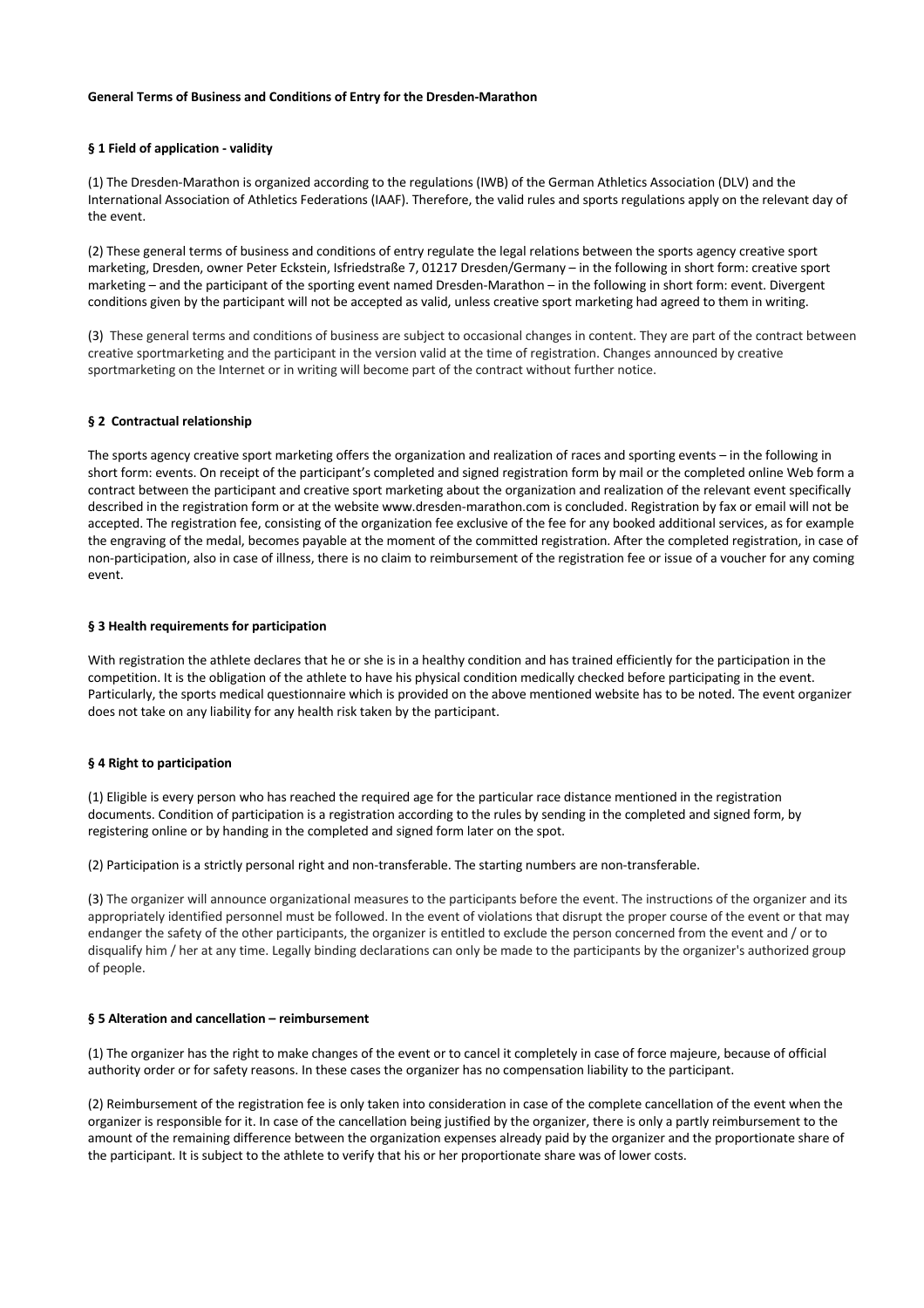## **§ 6 Exclusion of liability**

(1) The participant will not lay claim for damage or injuries of any kind to the organizer and sponsors of the race or to the city of Dresden or its representatives and the owners of private paths. This also applies to the participation in accompanying events.

(2) The organizer is not liable for not at least grossly negligent caused material and property damage. The organizer is only liable on principle in case of intent and gross negligence. These restrictions of liability are also valid for any assistants of the organizer as well as for others who are included by the organizer in the organization of the event.

(3) The organizer is not liable for any of the participant's objects being looked after by others who have been authorized by the organizer.

## **§ 7 Exclusion and disqualification**

(1) Participation without a starting number or without the chip needed for timekeeping according § 8 lead to immediate disqualification.

(2) The organizer reserves the right to disqualify and/or exclude a participant from the event at any time. Reasons for disqualification are in particular: false personal data, a suspension by the athletic associations mentioned in § 1, missing times at the latest timekeeping, the suspicion of taking unpermitted substances (doping) or when the organizer or the authorized medical service have reason to assume that the participant is not able to take part in the race or to continue it because of health problems.

(3) Should the starting number be changed in any way, particularly the advertising print be changed or made invisible, the participant is excluded from time measurement.

(4) The officially given starting number has to be worn clearly visible on the chest of the participant.

(5) Participants who violate the order instructions of the assisting staff and thus disturbe the proper proceedure of the event or put their own safety or health and/or those of other participants, of assisting staff or of spectators at risk will be disqualified and excluded from the event.

(6) When being disqualified for the above mentioned reasons there is no claim to any refund of the organization fee.

# **§ 8 Timekeeping, time measuring transponder and illegal behavior**

(1) In all individual competitions, the time is measured exclusively by means of an RFID transponder in the start number. This must not be kinked, covered or changed, otherwise the timekeeping cannot be guaranteed. In the relay, the transponder is attached to the ankle with Velcro and passed on from runner to runner

(2) Each transponder was checked for functionality before being issued to the participant. A guarantee and / or liability of the organizer due to the defectiveness of the transponder is excluded.

(3) If the officially assigned start number is changed in any way, especially if the advertising is made invisible or unrecognizable, the participant will be excluded from the evaluation (disqualification).

(4) Participation with inline skates, strollers (baby joggers) and dogs is not permitted.

(5) Unauthorized bicycle escort (without official organizer's authorization plate) in the field of runners is prohibited and leads to the immediate disqualification of the accompanied runners.

(6) Carrying and using other technical aids that endanger or hinder other participants are not permitted (including walking sticks).